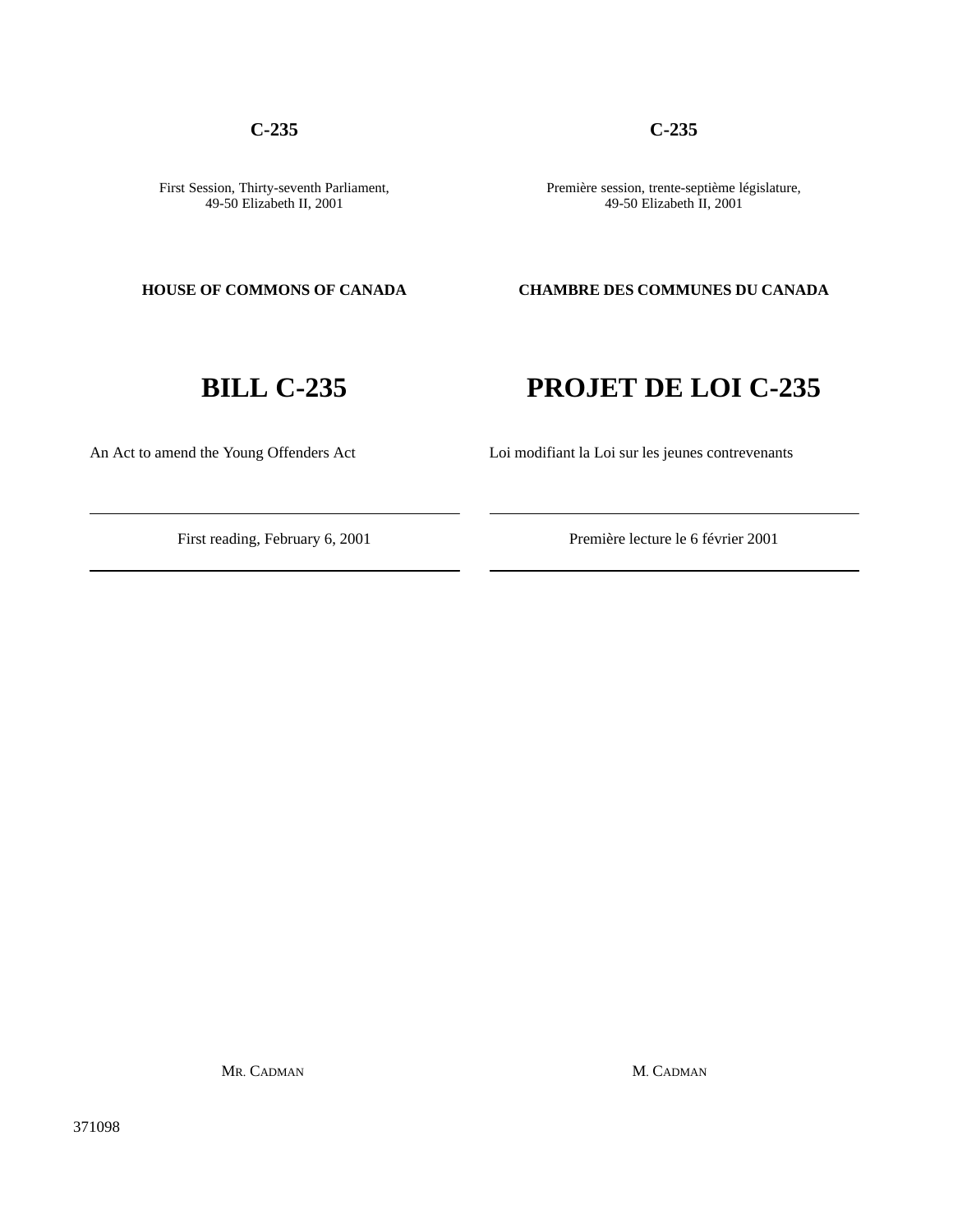### SUMMARY SOMMAIRE

The purpose of this enactment is to make the offence set out in section 7.2 of the *Young Offenders Act* a hybrid offence.

Ce texte a pour objet de faire de l'infraction définie à l'article 7.2 de la *Loi sur les jeunes contrevenants* une infraction mixte.

All parliamentary publications are available on the Parliamentary Internet Parlementaire at the following address:

> http://www.parl expected by the contract of the contract of the contract of the contract of the contract of the contract of the contract of the contract of the contract of the contract of the contract of the contract of the contract of th

Toutes les publications parlementaires sont disponibles sur le réseau électronique « Parliamentary Internet Parlementaire » à l'adresse suivante:

tp://www.parl.gc.ca